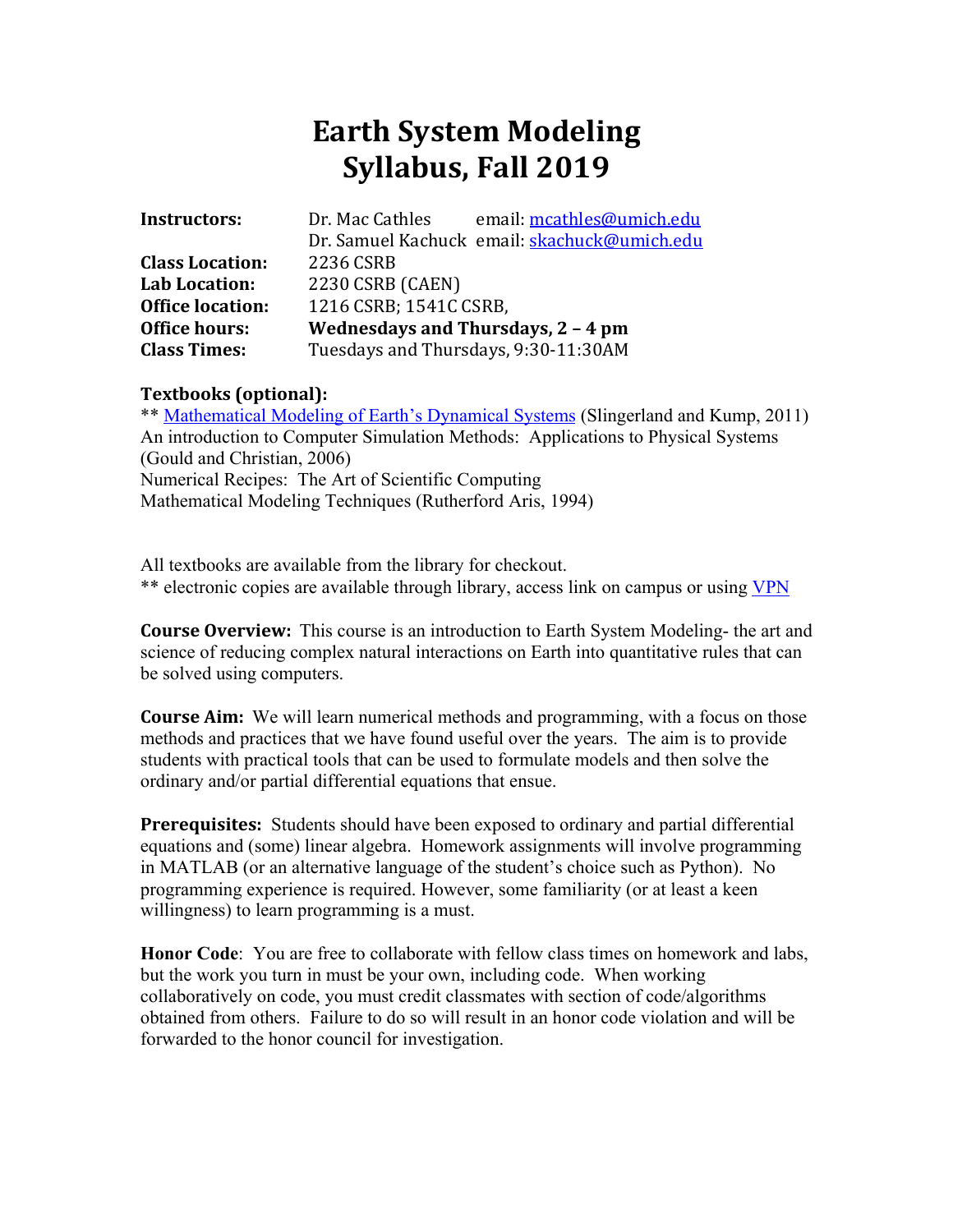## **Grading:**

| 55%                        |
|----------------------------|
| Homework & Quizzes:<br>10% |
| 15%                        |
| 15%                        |
| $5\%$                      |
|                            |

#### **Translation to Letter Grades:**

| Grade          | Minimum $\%$ |
|----------------|--------------|
| $A+$           | 97.0         |
| A              | 93.0         |
| $A-$           | 90.0         |
| $B+$           | 87.0         |
| B              | 83.0         |
| $B-$           | 80.0         |
| $C+$           | 77.0         |
| $\overline{C}$ | 73.0         |
| $C-$           | 70.0         |
| $D+$           | 67.0         |
| D              | 63.0         |
| D-             | 60.0         |
| E              | 50.0         |
| F              | 40.0         |

## **Homework/labs:**

We will have 6-8 labs throughout the semester. The labs will each involve developing a numerical model and performing experiments with the model. Some class time will be provided to work on the numerical model. Students are encouraged to work together and compare results, but each student must turn in their own work. Late assignments will be penalized 10% per day late. **If you need to turn an assignment in late contact us before the assignment is due.** Grading for each homework assignment is based on the following rubric:

## Lab Grading Rubric for formal labs:

**1. Introduction** (10%): Should provide a concise summary of the problem, motivation and relevant scientific questions.

**2. Method** (15%): Should provide sufficient details for others to reproduce the results including relevant equations, numerical method, time step size, numerical value of all parameters used in the calculation, etc.

**3. Results** (25%): Summarize relevant results and address all questions posed in lab.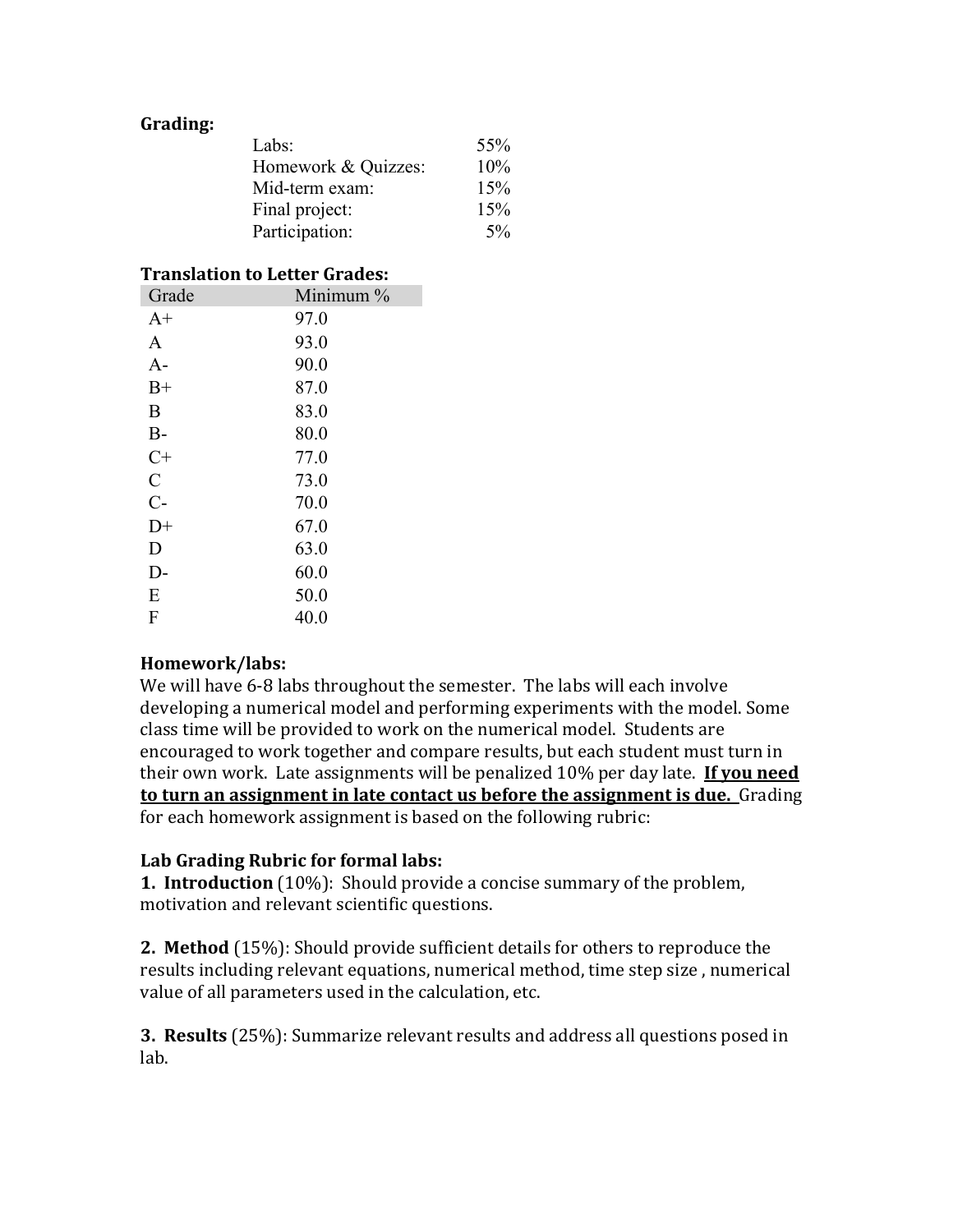**4. Figures** (25%): All figures should have captions; axis, lines and markers should all be clearly labeled and all text must be legible (minimum font size 10).

**5. Conclusions** (25%): Summarize main results and answers to questions here

**6. Significant digits** (up to  $-10\%$ ): You will be penalized (up to  $10\%$ ) for superfluous digits reported.

# **Final Project:**

The final project will consist of developing a new lab for this course that illustrates concepts of numerical modeling. The project can illustrate ideas we covered in class or more advanced ideas. Deadlines for final project include:

- 1. You must provide me with a 1-2 paragraph summary of the topic of your project by October  $18<sup>th</sup>$ ; (worth 5% of final project grade)
- 2. A 1-2 page summary of the problem, including relevant equations and numerical method by November  $22<sup>nd</sup>$  (you can use this as part of your final report); (15% of final project grade)
- 3. The final project description, with working code to solve the problem and solution is due on Dec  $18<sup>th</sup>$  (85% of final project grade)

\*Warning: We reserve the right to incorporate the best labs into future versions of this class.

# **Tentative Schedule**

We can roughly divide the topics into (1) Ordinary differential equations and (2) Partial differential equations. Partial differential equations can be subdivide into Diffusive (parabolic), Advective (hyperbolic) and Steady-State (elliptic). Each of these different topics are interrelated, but each also has their own numerical methods and pitfalls.

| Week      | <b>Tuesday</b>   | <b>Thursday</b>    | Lab            | <b>Homework</b> |
|-----------|------------------|--------------------|----------------|-----------------|
| Week 1,   | Class            | MATLAB tutorial,   | Lab 1: Forest  | Homework 0:     |
| Sept 3, 5 | preliminaries,   | Ex 1: Coffee cup   | fires and the  | What is a       |
|           | What is a model  | cooling problem.   | spread of      | model?          |
|           | and how do we    | Ex 2: forest fires | infectious     | Due on Sept5.   |
|           | make one?        |                    | disease        |                 |
| Week 2,   | Simple models of | Coffee cooling     | Continue Lab 1 | Homework 1      |
| Sept 10,  | forest fires and | problem revisited: |                | Plot and        |
| 12        | infectious       | forward and        |                | caption         |
|           | diseases         | backward Euler     |                | Lab 1 Due on    |
|           |                  | Formal error       |                | Friday Sep 13   |
| Week 3,   | Limit cycles,    | Stability and      | Lab $2:$       | Homework 2      |
| Sept 17,  | predator-prey    | stiffness Co-op:   | Predator-Prey, | due on Sept     |
| 19        |                  | Euler Leapfrog     | and chaos      | 19              |

Provided below is a very tentative outline. We reserve the right to rearrange, add or subtract topics depending on our progress and class interest.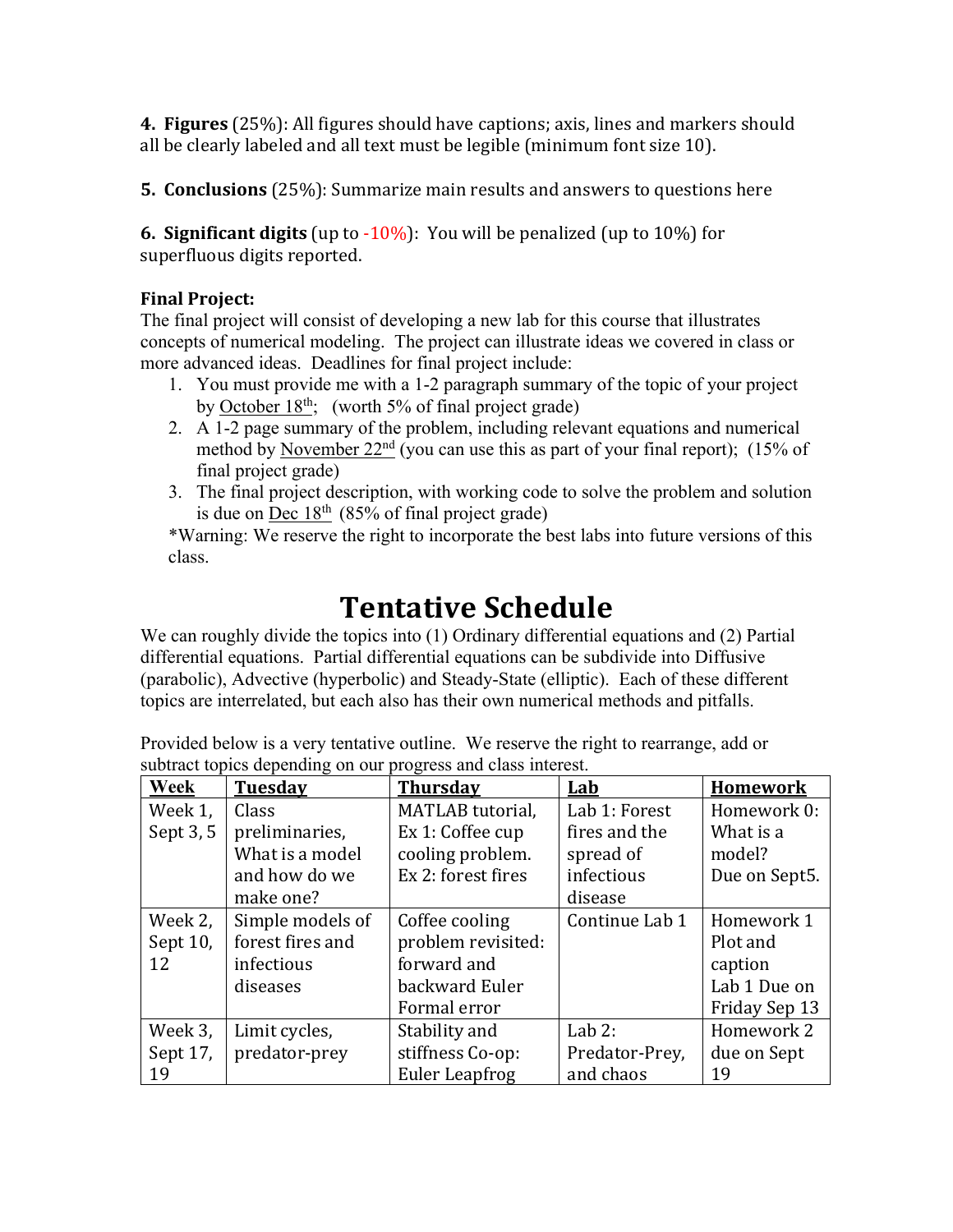| Week 4,         | Deterministic                   | Continued                               | Lab <sub>2</sub>             | Lab 2 Due on     |
|-----------------|---------------------------------|-----------------------------------------|------------------------------|------------------|
| Sept 24,        | chaos, weather                  |                                         | continued                    | Friday           |
| 26              | and climate                     |                                         |                              | September        |
|                 |                                 |                                         |                              | 28               |
| Week 5,         | Introduction to                 | 0-D energy                              | Lab 3: Energy                | Homework 3       |
| Oct1, 3         | climate and                     | balance modeling                        | balance models               | due on Oct 3     |
|                 | climate models:                 |                                         |                              |                  |
|                 | energy balance                  |                                         |                              |                  |
|                 | models                          |                                         |                              |                  |
| Week 6,         | Linear algebra                  | 1D Energy Balance                       | Lab <sub>3</sub>             |                  |
| Oct 8,          |                                 | Model                                   | continued                    |                  |
| 10              |                                 |                                         |                              |                  |
| Week 7,         | <b>Fall Break</b>               | Coffee cooling                          | Lab $4:$                     | Lab 3 due on     |
| Oct 15,         |                                 | problem revisited:<br>Finite difference | Snowball Earth               | October 16       |
| 17              |                                 | approximations                          | Part 1                       |                  |
| Week 8,         | Finite difference               | <b>Review for</b>                       |                              | Mid-term         |
| Oct 22,         | approximations,                 | midterm exam                            |                              | exam             |
| 24              | error and stability             |                                         |                              | Tuesday,         |
|                 |                                 |                                         |                              | October 29       |
| Week 9,         | Mid-term exam                   | Snowball Earth                          | Lab $5:$                     | Lab 4 due on     |
| Oct 29,         |                                 | and climate                             | Snowball Earth               | November 1       |
| 31              |                                 | tipping points                          | Part 2,                      |                  |
|                 |                                 |                                         | continued                    |                  |
| Week            | Work on lab 5                   | Vegetation and                          | Lab $5:$                     | Lab 5 due on     |
| <b>10, Nov</b>  |                                 | climate,                                | Snowball Earth               | November 8       |
| 5, 7            |                                 |                                         | Part 2,                      |                  |
|                 |                                 |                                         | continued                    |                  |
| Week            | How to order                    | <b>Matrix formulation</b>               | Lab 6: Climate-              |                  |
| <b>11, Nov</b>  | your variables in               | of finite                               | vegetation                   |                  |
| 12, 14          | 2D                              | differences                             | interaction                  |                  |
| Week            | Diffusion and                   | <b>Thanksgiving</b>                     | Lab 6: Climate-              | Lab 6 due on     |
| 12, Nov         | advection in 2D                 |                                         | vegetation                   | November 26      |
| 19, 21          |                                 |                                         | interaction<br>Lab 7: Ground |                  |
| Week<br>13, Nov | Ground water<br>flow, hydraulic | Interpolation and<br>extrapolation of   | water pollution              |                  |
| 26, 28          | head and all that               | data                                    |                              |                  |
| Week            | Tracer advection,               | Work on lab 7                           | Lab 7: Ground                | Lab 7 Due on     |
| 14, Dec         | explicit versus                 |                                         | water pollution              | Dec <sub>6</sub> |
| 3, 5            | implicit                        |                                         |                              |                  |
| Week            | Work on final                   |                                         |                              | Final project    |
| 15              | project                         |                                         |                              | due Dec 18       |
| Dec 10          |                                 |                                         |                              |                  |